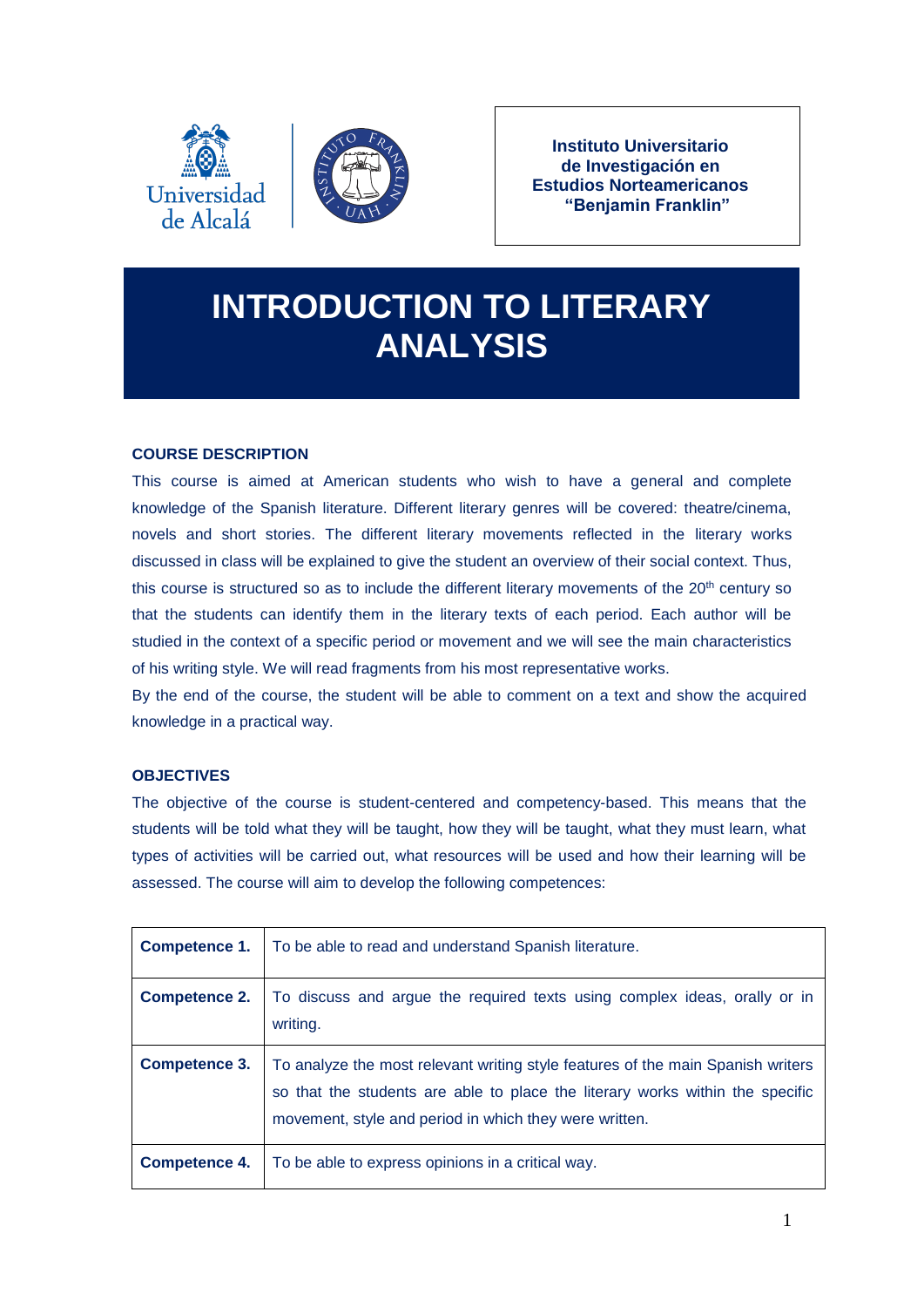| <b>Competence 5.</b> | To know the most important Spanish literary movements as well as their main<br>characteristics and the most important authors. |
|----------------------|--------------------------------------------------------------------------------------------------------------------------------|
| <b>Competence 6.</b> | To present and defend knowledge both orally and in writing.                                                                    |
| Competence 7.        | To acquire a global and linear knowledge of contemporary Spanish literature.                                                   |

#### **METHODOLOGY**

This course will be taught using a theoretical-practical approach. The Professor will mostly rely on information from the textbook, which will be complemented with explanations and additional information provided by the Professor. The ultimate goal is to achieve meaningful learning of the content. Thus, in order to use a flexible methodology it will be very important to rely on students' ideas too. Students' diverse profile is expected, so, when necessary, individual adaptations will also be made.

The following methodological strategies will be used:

- Students must read, before the actual class, the class material (the chapter) indicated for that day, so that they can follow the theoretical explanations without too much difficulty.
- At the beginning of the session the Professor will deliver a brief lecture introducing the concepts that will be discussed and trying to relate them to the previous knowledge of each student.
- Next, the basic concepts of the material previously read by the students will be explained in more detail, relying on their participation in order to make the explanation more dynamic and interactive.
- Once this information has been assimilated, the students will have to put it into practice using poems selected by the Professor. These texts have been selected by the Professor; however, suggestions from the students are welcome.
- Finally, conclusions will be drawn and a comparison will be made considering other authors and international literature.

#### **PREPARING FOR CLASS**

Students must prepare and complete the tasks before each class as indicated in the schedule so that the class runs smoothly.

Homework is very important because it will allow the students to anticipate the class. Students will basically have to read the information in the textbook and complete the comprehension exercises. This task is fundamental as it will enhance their ability to follow the pace of the class, by helping them to understand what they learned. In fact, this method will be used to help students get used to the specific terminology or texts that will be analyzed in class as well as to the terminology, some authors and some of their most representative works before actually going to class.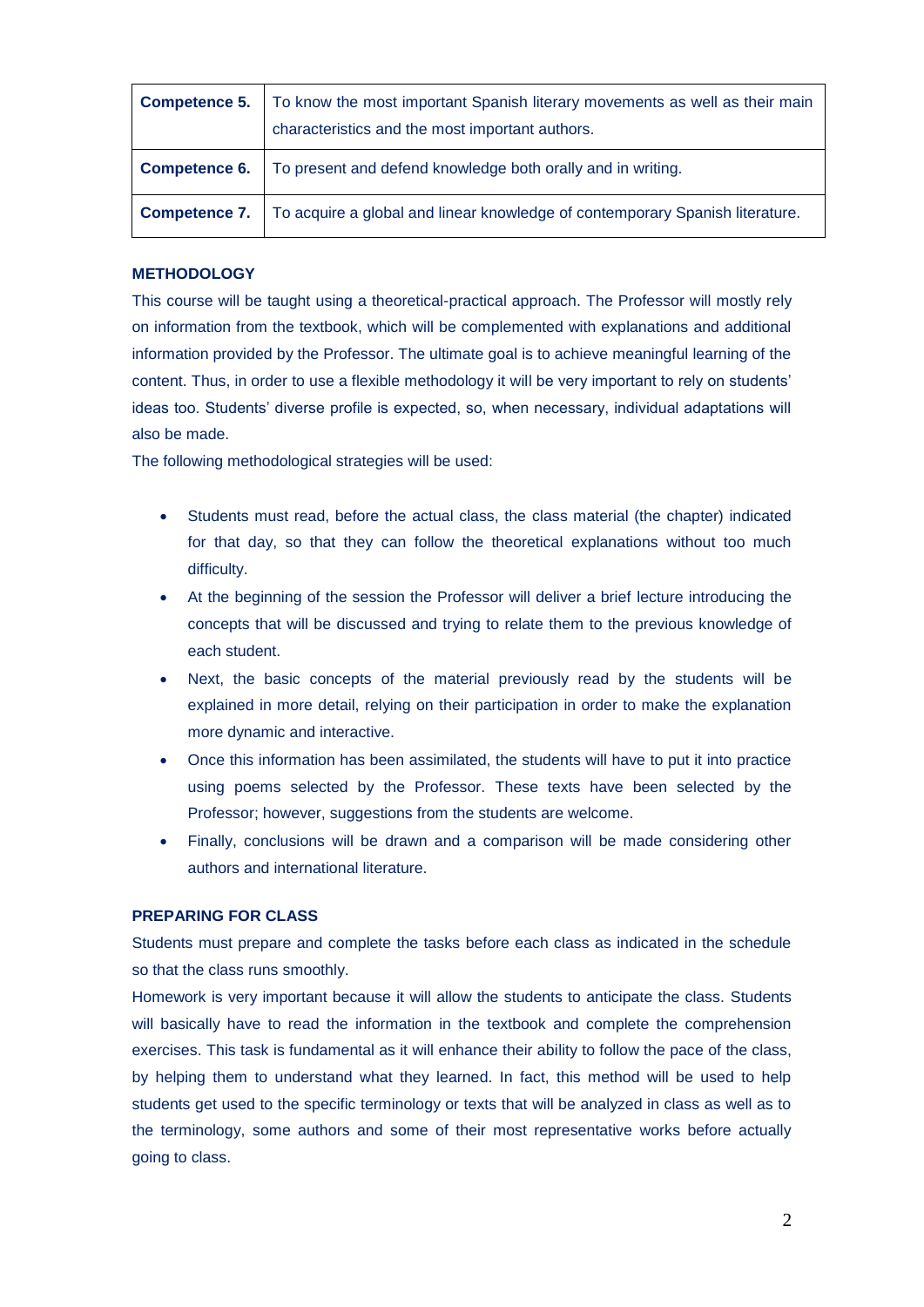# **EVALUATION**

The evaluation procedures that will be used will attempt to combine different elements in order to make sure that all the students can develop their skills. Ongoing student work will be the main criterion of the evaluation. Consequently, the overall assessment will be based on the following aspects:

- **Class participation:** It must be active; that is to say, the student should not only ask questions but also analyze the literary texts in groups and individually. Competences 1, 2, 3, 4, 5 and 7 will be developed. This aspect is worth **10%** of the final grade.
- **Project:** The students, in small groups and individually, must choose a literary work of the last years. Following the Professor's instructions, they must prepare a well-structured presentation, expressing different ideas in an appropriate, clear and coherent language. They can use all the necessary audiovisual media. Competences 1, 2, 4, 5, 6 and 7 will be developed. This aspect is worth **20%** of the final grade.
- **Complementary activities:** There will be **ONE MANDATORY** academic activity to complement the theoretical content taught by the Professor through lectures: Activity in Alcalá.

All the visits to museums, monuments and different cultural centers will be made – except in very few cases- during the out – of class- activities that are included in the syllabus (for grading purposes) as **taught classes.** All competences will be developed. This aspect is worth **5%** of the final grade.

- **Compositions:** The student must write 3 compositions on a specific topic from universal literature. The compositions must follow to the following format: MLA, Times New Roman 12, double space. For any attempt of copying or of plagiarism the student will fail the course (0). This aspect is worth **45%** of the final grade.
- **Final exam:** It will be held on the established date. It will be non-cumulative. This aspect is worth **20%** of the final grade.

**For any attempt of copying or of plagiarism in the exam or any of the activities described, the student will fail the course (grade 0) and he/she will not have the right to any kind of remedial exams.**

#### **ATTENDANCE**

Class attendance is MANDATORY. If the student is absent for more than the allowed limit (**one class absence in the July program and two absences in the fall and spring programs**), the final grade will reflect a decrease of **10 points** for each non-attendance that has not been excused by a doctor's certificate or by your Program Director. It is the individual responsibility of the student to make up any missed content about the subject taught in class the day the student was absent.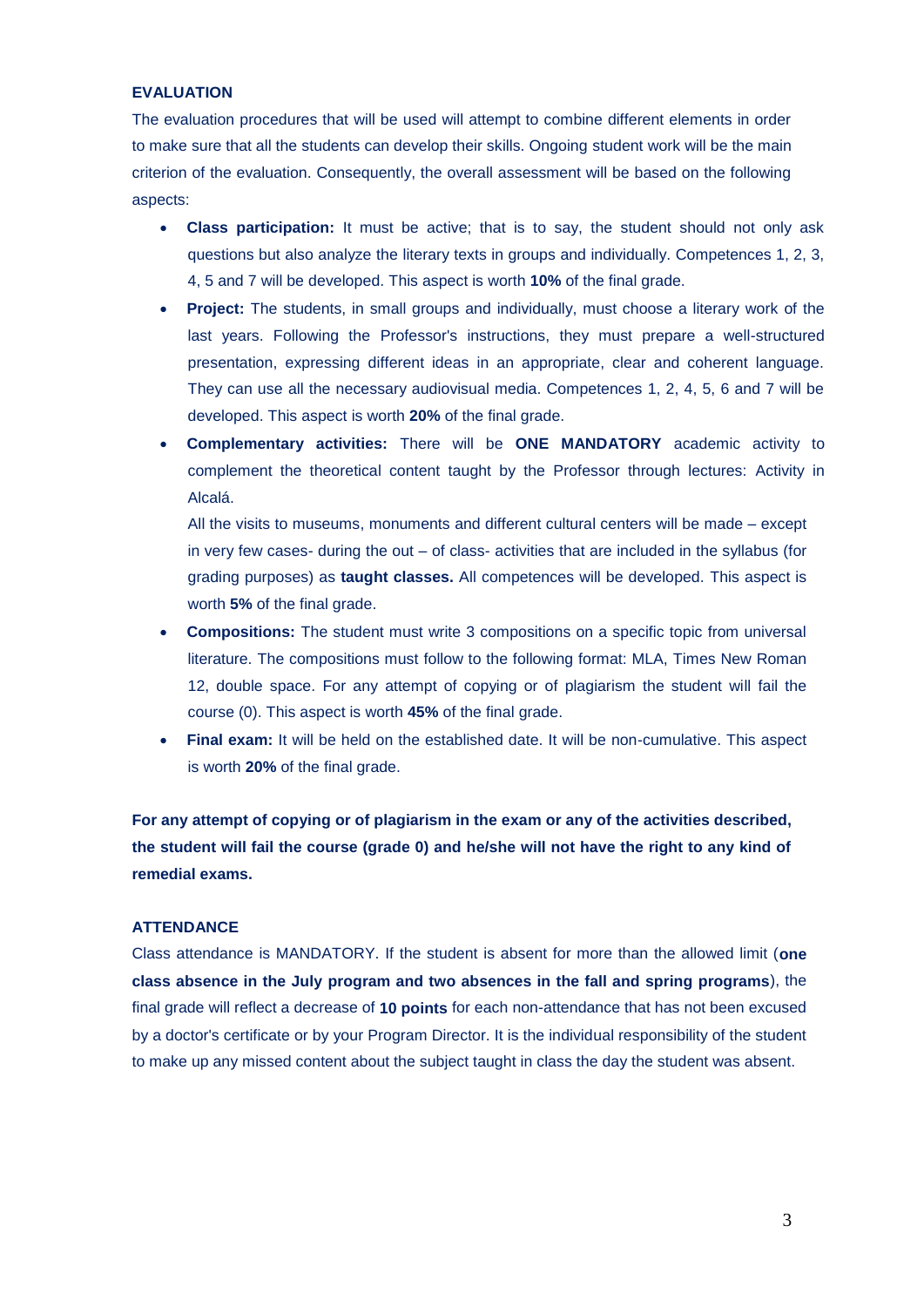# **CLASS SCHEDULE**

| <b>TOPIC</b>                                                                                   | <b>ASSIGNMENTS</b>                                                                                                                                      |  |  |
|------------------------------------------------------------------------------------------------|---------------------------------------------------------------------------------------------------------------------------------------------------------|--|--|
| Overview of the syllabus. Basic literary concepts.                                             | Introduction to the course                                                                                                                              |  |  |
| Active communication: text, speech,<br>communication.<br>Being a writer.                       | Read specific texts                                                                                                                                     |  |  |
| The Discourse as narrative; Dreams, goals,<br>identity.                                        | Read:<br><b>Steve Jobs: Stanford Commencement Address</b><br>(2004)<br>Martin Luther King: "I have a Dream"                                             |  |  |
| Characteristics of oral discourse: rhetoric                                                    | Read specific texts                                                                                                                                     |  |  |
| The autobiography, or how to remember and<br>present oneself to history                        | Selections from Textos de Leonor López de<br>Córdoba                                                                                                    |  |  |
| The novel and the narrative spaces. The prologue,<br>the text and the characters               | Read: Cervantes and the novel:<br>- Prólogos:<br>- Don Quijote de la Mancha (I)<br>- Don Quijote de la Mancha (II)<br>Essay 1: Write your autobiography |  |  |
| Reality and fiction:<br>Don Quijote de la Mancha, structure of the novel                       | Read specific texts                                                                                                                                     |  |  |
| Reality and fiction:<br>Don Quijote de la Mancha                                               | Read Don Quijote de la Mancha: Chapters VII and IX<br>(first part)                                                                                      |  |  |
| Don Quijote de la Mancha, Part II                                                              | Film: El Caballero Don Quijote                                                                                                                          |  |  |
| Reality and fiction:<br>Don Quijote de la Mancha                                               | Read Don Quijote de la Mancha:<br>Chapter XX (second part)                                                                                              |  |  |
| Narratives: short stories<br>Romanticism<br>The horror story                                   | Gustavo Adolfo Bécquer:<br>Maese Perez, el organista                                                                                                    |  |  |
| Narratives: short stories<br>The horror story                                                  | Gustavo Adolfo Bécquer:<br>Maese Perez, el organista                                                                                                    |  |  |
| <b>Narratives</b>                                                                              |                                                                                                                                                         |  |  |
| Narrative: magical realism or breaking away from<br>reality<br><b>Like water for Chocolate</b> | Read specific texts                                                                                                                                     |  |  |
| Como agua para chocolate                                                                       | Film: Como agua para chocolate                                                                                                                          |  |  |
| Narrative: magical realism<br>Como Agua para chocolate                                         | <b>Anderson Imbert:</b><br>La conferencia que no dí                                                                                                     |  |  |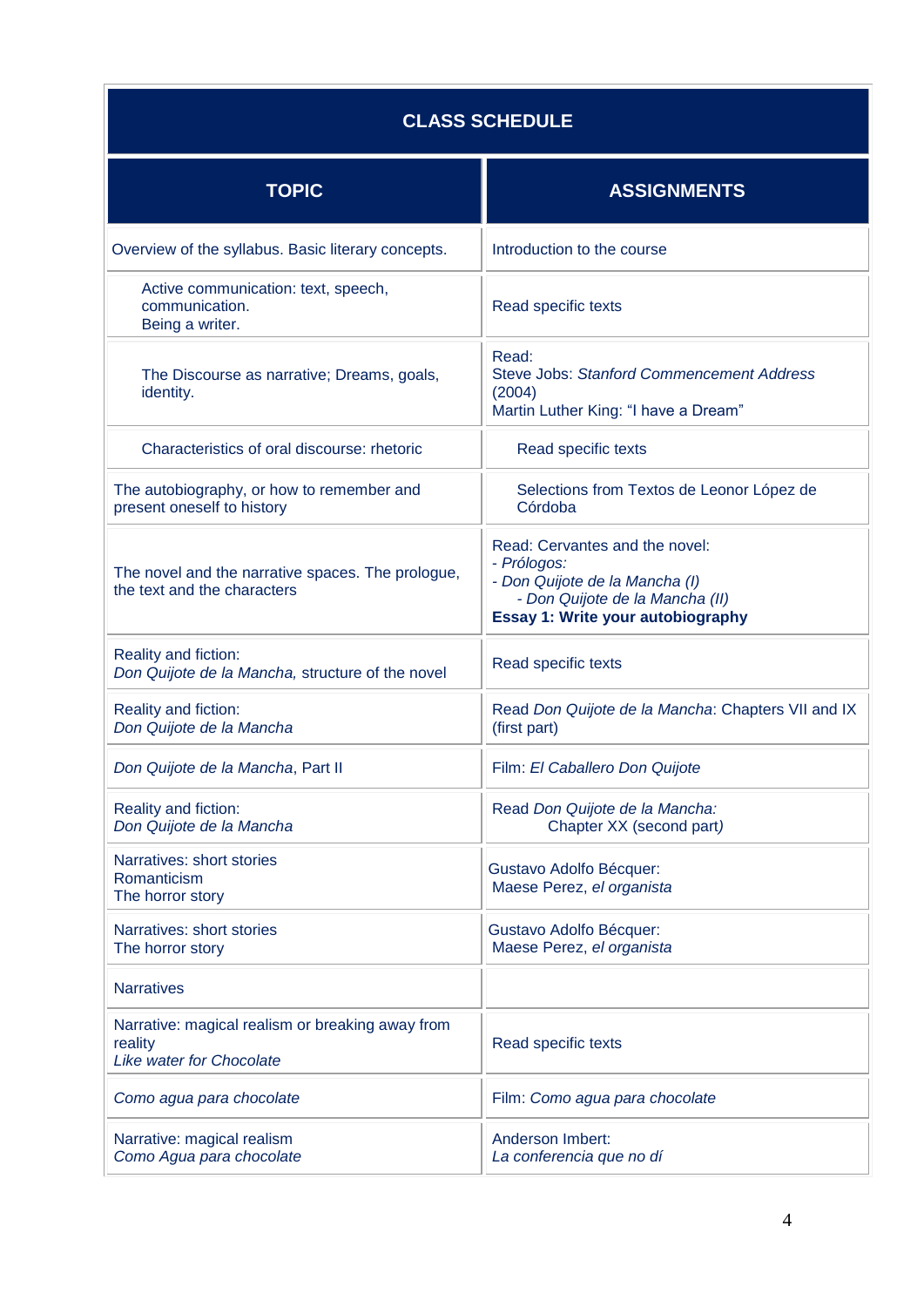| Anderson Imbert:<br>La conferencia que no dí.                          | Selection of texts                                     |  |  |
|------------------------------------------------------------------------|--------------------------------------------------------|--|--|
| Narrative: Metareality<br>The Purple Rose of Cairo                     | Film: The Purple Rose of Cairo                         |  |  |
| Julio Cortázar<br>La muerte boca arriba                                | Julio Cortázar<br>La muerte boca arriba                |  |  |
| Julio Cortázar<br>La muerte boca arriba                                | Julio Cortázar<br>La muerte boca arriba                |  |  |
| The play as literary genre: The new art of comedy<br>writing           | Read specific texts<br><b>Essay 2: Write a story</b>   |  |  |
| Federico García Lorca:<br>The Spanish generation of 1927 and the play. | Read: Bodas de Sangre                                  |  |  |
| Play: Bodas de Sangre                                                  | Read: Bodas de Sangre (Saura)                          |  |  |
| Play: La Novia                                                         | Read: Bodas de Sangre                                  |  |  |
| Comparing adaptations                                                  | Read: Bodas de Sangre                                  |  |  |
| Essays: What is an essay and different types of<br>essays              | Read specific texts                                    |  |  |
| Essay: "Vuelva Usted Mañana"                                           | Mariano José de Larra                                  |  |  |
| Essay: "Vuelva Usted Mañana"                                           | - Mariano José de Larra                                |  |  |
| <b>Identity Essay</b>                                                  | Octavio Paz: Laberinto de Soledad                      |  |  |
| <b>Identity Essay</b>                                                  | Carlos Fuentes: El espejo enterrado                    |  |  |
| Social media and media as a reflection of today's<br>society (1)       | <b>Current Media</b>                                   |  |  |
| Social media and media as a reflection of today's<br>society (2)       | <b>Current Media</b><br><b>Essay 3: Identity essay</b> |  |  |
| <b>Final exam</b>                                                      |                                                        |  |  |

# **NOTE: This syllabus is subject to change. The final syllabus will be given to students on the first day of class.**

# **BIBLIOGRAPHY**

Garcia Lorca, Federico. Bodas de Sangre. Madrid: Anaya, 2001

Virgilio, Carmelo; Valdivieso, Teresa and Friedman, Edward. Aproximaciones al estudio de la

literatura hispánica. New York: MCGraw Hill, 2012 (Selecciones)

Walliser, Marta.- Antología de textos hispanos.